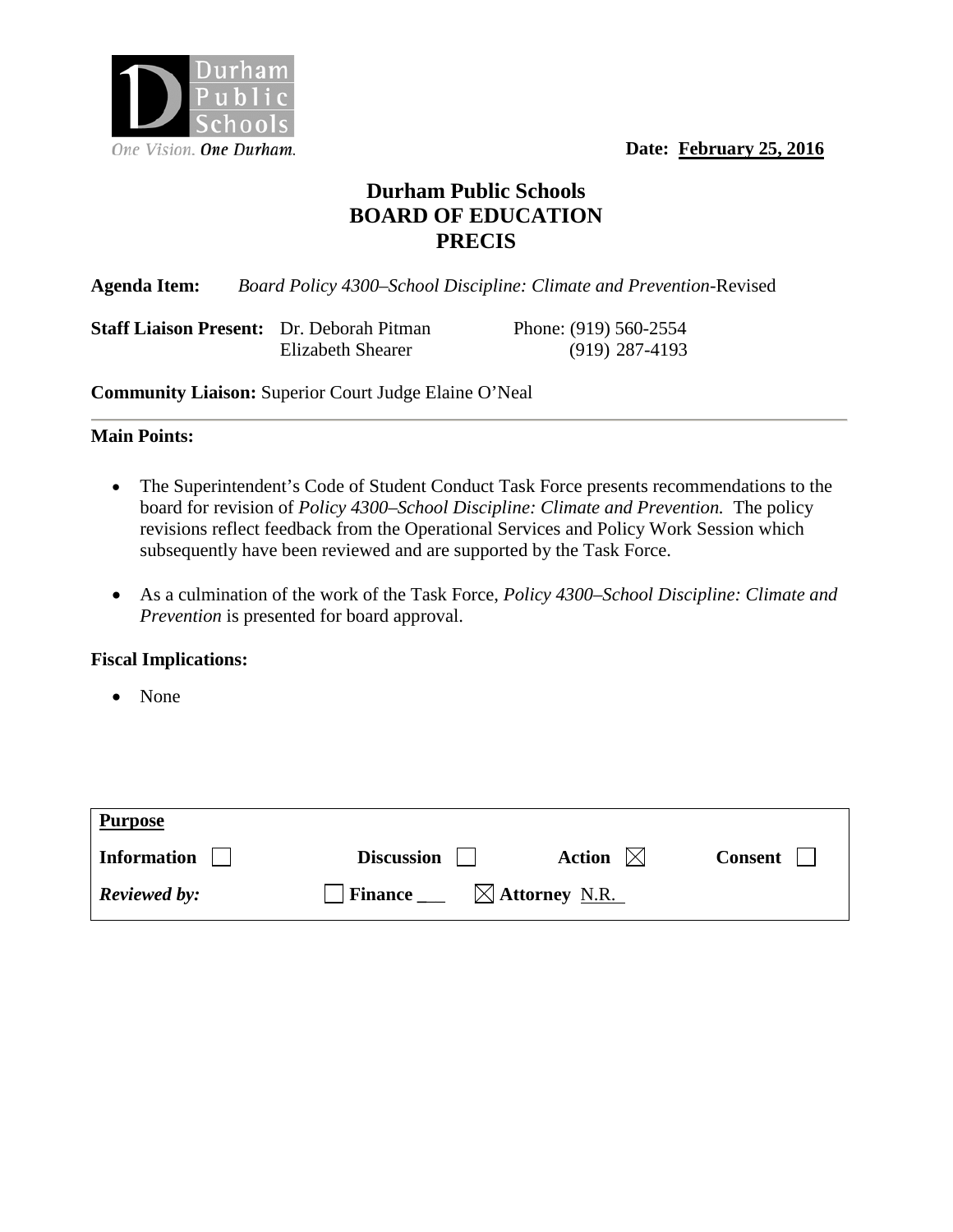# **SCHOOL DISCIPLINE: CLIMATE AND PREVENTION** *Policy Code***: 4300**

## **4300.1 Philosophy**

Durham Public Schools is committed to providing all students with an outstanding education that motivates them to reach their full potential and enables them to discover their interests and talents, pursue their goals and dreams, and succeed in college, in the workforce and as engaged citizens.

In its 2014 publication "Guiding Principles: A Resource Guide for Improving School Climate and Discipline," the U.S. Department of Education calls for districts to:

- take deliberate steps to create the positive school climate that can help prevent and change inappropriate behaviors. Such steps include training staff, engaging families and community partners and deploying resources to help students develop the socialemotional and conflict resolution skills needed to avoid and de-escalate problems;
- ensure that clear, appropriate, and consistent expectations and consequences are in place to prevent and address misbehavior;
- understand their civil rights obligations and strive to ensure fairness and equity for all students;
- provide programmatic interventions to support positive behavior and learning. Interventions may include the following: opportunities to participate in peer mediation, conflict resolution, counseling, student/parent/teacher/ conference, and/or other restorative practices.

#### **4300.2 Students**

Students have the right to participate in the teaching and learning opportunities at school within a safe and orderly environment. Students are expected to behave appropriately, cooperatively, and responsibly in school and are accountable for their own decisions and conduct. Students will have the opportunity to engage with teachers, school administration and family if behavior is inappropriate in order to learn and practice acceptable standards of behavior.

#### **4300.3 Parents/Families**

Parents/families are encouraged to participate in discussions on promoting a positive school climate and how they can help prevent and change inappropriate behaviors. Parents/families are invited to partner with teachers and staff on effective strategies for correcting misbehavior within the parameters of the Code of Student Conduct and all other applicable policies and procedures. Parents/families will be provided information about the Code of Student Conduct and the due process rights of students and will be encouraged to support schools when programmatic interventions are instituted to support positive behavior and learning.

## **4300.4 Teachers and Staff**

Every teacher is expected to teach and implement clear, age-appropriate, consistent, expectations and consequences aligned with school-wide rules and board policy. Teachers and staff are expected to communicate these expectations with the parents/guardian. When there is a concern with a student's behavior, teachers/staff should communicate with the parent/guardian as appropriate and are encouraged to involve the parent/guardian in addressing the problem behavior.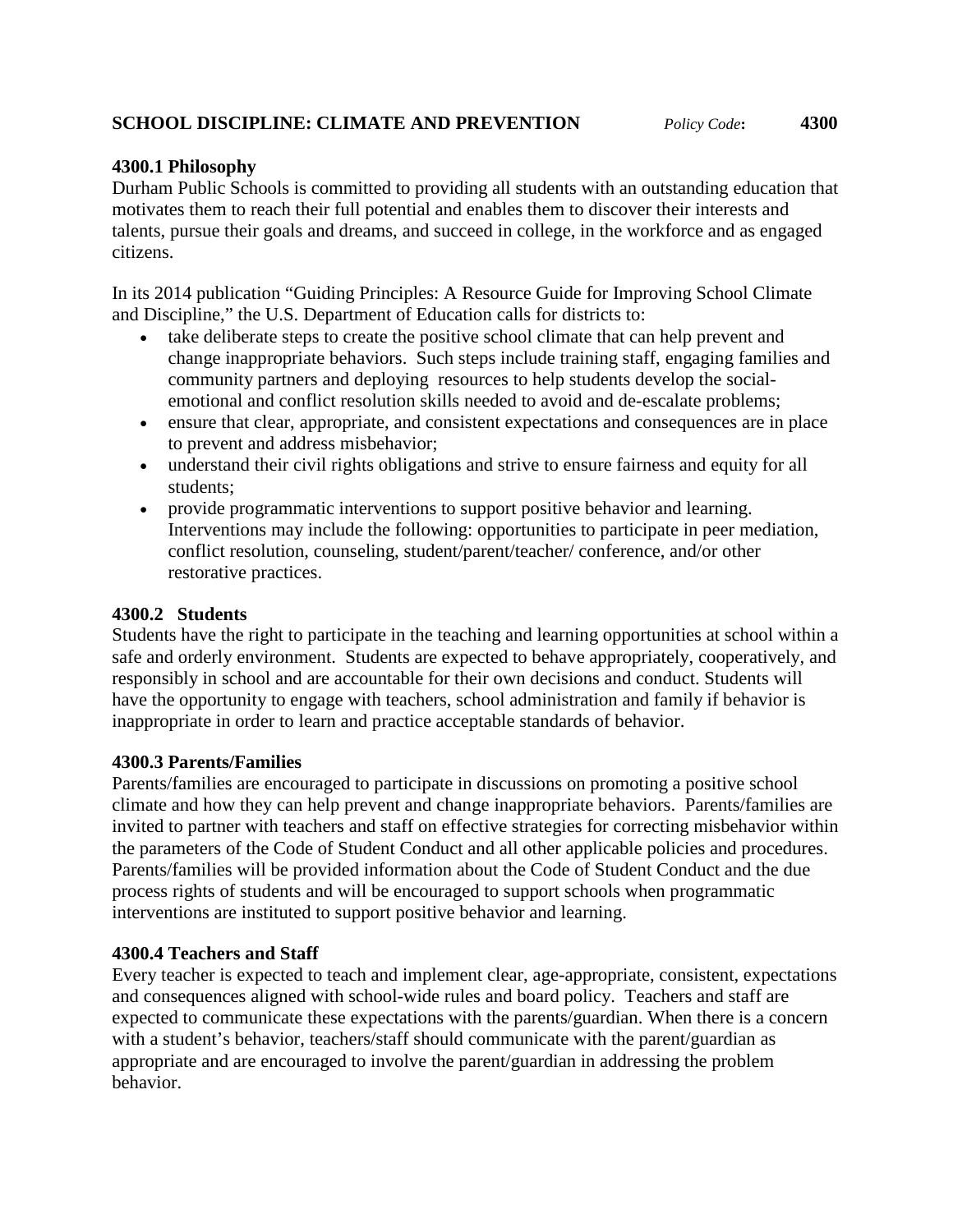According to G.S.115C-307(a), teachers have a responsibility to maintain order and discipline: "It shall be the duty of all teachers, including student teachers, substitute teachers, voluntary teachers, and teacher assistants when given authority over some part of the school program by the principal or supervising teacher, to maintain good order and discipline in their respective schools." A teacher may not suspend a student from school nor may he/she permanently remove a child from a classroom. A teacher should report serious misconduct to the principal or designee for appropriate disciplinary action.

The responsibility for appropriately supervising and monitoring each student's conduct should be assumed by all teachers and staff of the school. Teachers and staff are obligated to accept this responsibility wherever they are in the classroom, halls, restrooms, and auditorium, on the playground or at school-sponsored events.

## **4300.5 Principal**

The principal will establish and maintain a positive school climate based on the principles of fairness, accountability and restorative practices. In order to maintain a positive climate that supports safety, order and student achievement, the principal will clearly communicate school rules, standards, and procedures in accordance with Policy 2475-*School Rules* and will promote the following goals on an ongoing basis:

- that all students, families, faculty and staff will understand what constitutes positive behavior;
- that all students will understand the Code of Student Conduct and other behavioral expectations;
- that all students will be supported if they begin to struggle with behavior.

The principal shall have authority to exercise discipline over the students in the school. A principal may choose to delegate to an individual or group the authority to make or review disciplinary decisions, but the final responsibility for making or recommending those decisions shall rest with the principal.

When there is a violation of board policies, the Student Code of Conduct, or other rules and standards around inappropriate behavior, principals will communicate with parents/guardians regarding the violation of the Code of Student Conduct and both the in-school options and disciplinary response.

In the event a disciplinary consequence is warranted, schools are committed, to the extent feasible, to implementing programmatic interventions that can occur within the school so the student can remain in an educational environment.